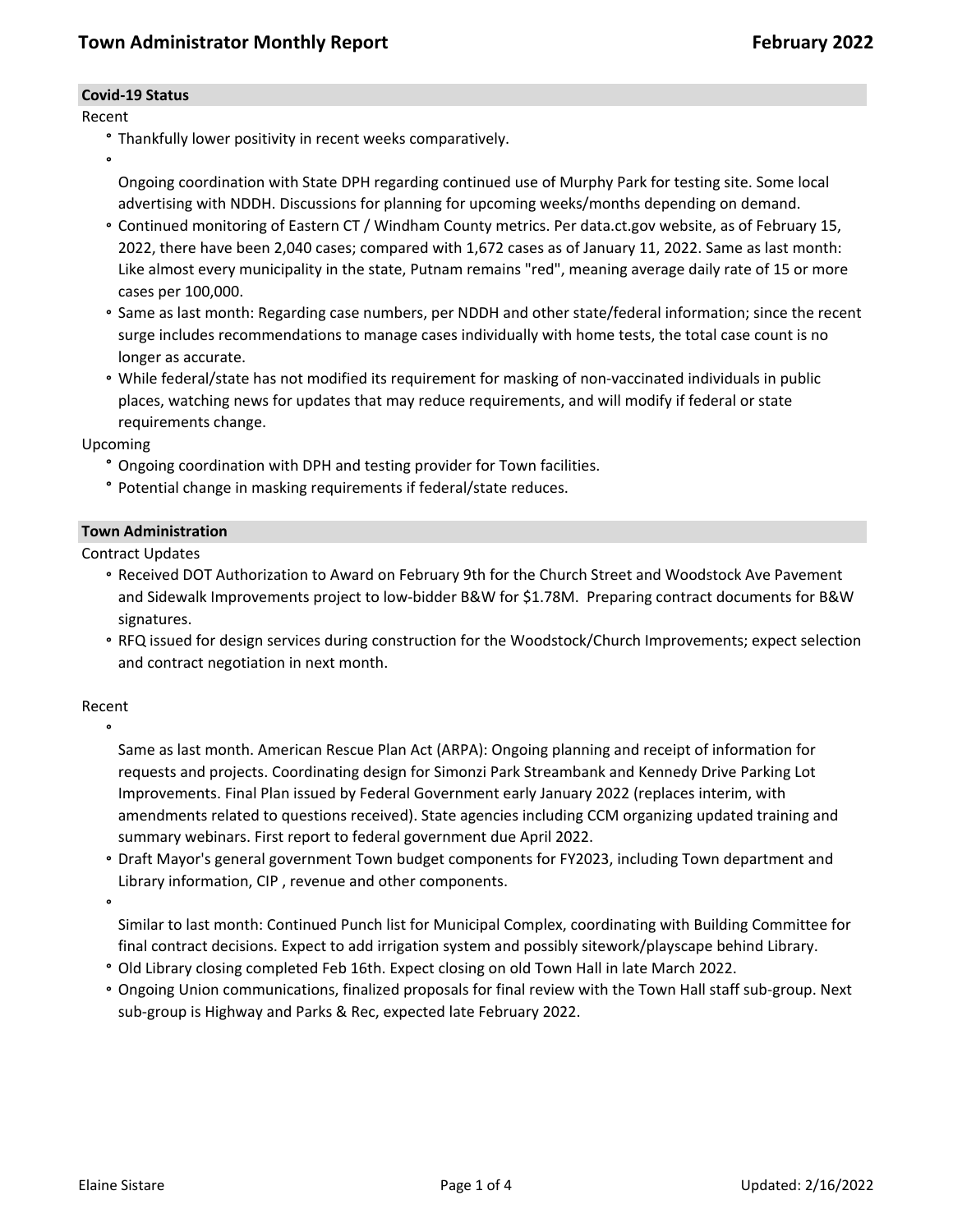# **Town Administrator Monthly Report February 2022**

Upcoming

- **°** Expect February 2022 budget workshop(s) with BOS. Town budget review and revisions as the budget process moves through internal, Mayor, BOS, BOF and final Town Meeting steps.
- **°** Ongoing: research and discussion about ARPA funds, including vetting and considering outside agency requests with BOS. Spring 2022 report due to Federal Government.
- **°** Continued Union negotiations expected for all three subgroups through first months of 2022.
- **°** Same as previous: Work with Novus to create email addresses for all Town employees, including field crews, as means of Human Resource and Management direct communication.

#### **Municipal Complex**

Recent/Ongoing

**°** Similar to last month: Final construction activities including punch list, coordinating with architect, construction manager and Building Committee. Consideration for final contract work. Ongoing coordination with various vendors and subcontractors; and use of the facilities. Expect final closeout late Spring/early Summer 2022.

#### **Road and Sidewalk Improvements**

Recent

- **°** Preparation for executing Contract Documents for Church Street and Woodstock Ave Pavement and Sidewalks Project.
- **°** Same as last month: Continued coordination with NECCOG for LOTCIP applications for School Street Sidewalks and Grove Street Sidewalks. SHPO application for Grove Street
- **°**

[Same as last month: Note that Highway has various more standard paving projects ongoing and upcoming.] Upcoming

- **°** Review of submissions to the request for qualifications to provide engineering services during construction and inspection services for Church and Woodstock Improvements Project, with ability for this QBS process to expand towards other services for future LOTCIP-funded projects.
- **°** Same as last month: Address DOT comments to Grove Street and School Street sidewalks design submittals. NECCOG completing Grove Street design, expect J&D to propose design finalization efforts for School Street design (update ~5 year ago School Street sidewalk design documents).

#### **Bridges**

Recent

**°** Ongoing: Continued planning and design for Danco Road Bridge replacement. Expect 2022 construction start. While initial expectations were a 2022 construction period, due to state funding applications and typical timelines, may be 2023 construction.

#### Upcoming

- **°** Ongoing: In-house minor repairs to bridges to comply with DOT inspection comments.
- **°** Ongoing: Continued project management for Town bridge repair/replacement.
- **°** Same as last month: Initiate planning and permitting with engineering consultant for East Putnam Road Bridge over Mary Brown Brook. (2022 or beyond construction)
- **°** Same as last month: Coordinate with State DOT to explore options for federal or state financing assistance with future replacement of Danco Road Bridge.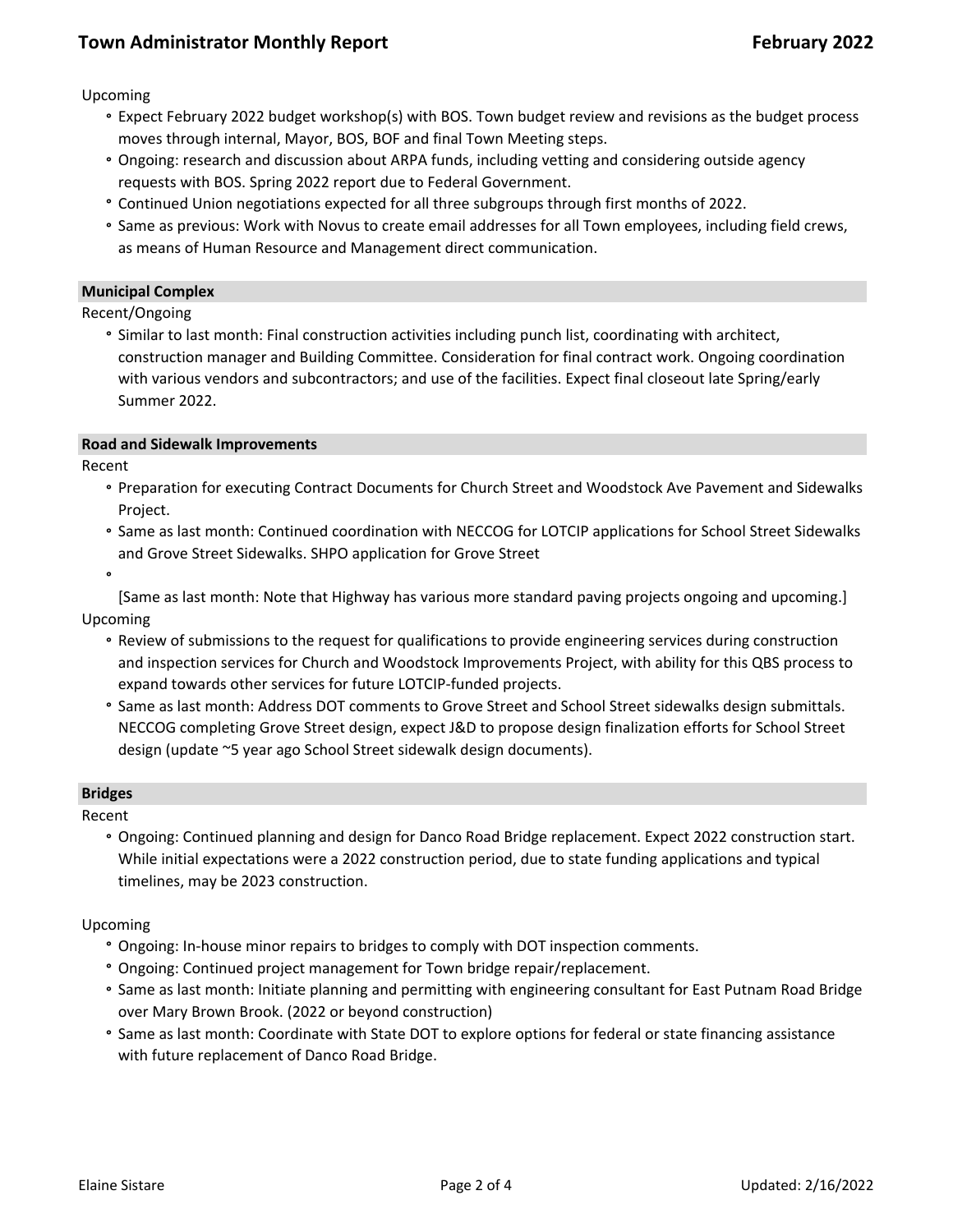### **Athletic and Recreation**

Recent

- **°** Coordinate with Recreation Director for preparation of bidding documents to replace roof on Rotary Park Bandstand. Expect to replace with a metal roof, with bidding this Spring 2022, for construction by Summer 2022.
- **°** Coordinate with Land Use Agent and contractor for ongoing Sabin Street Recreation Field construction work, including excavation and gravel removal activities. Based on field conditions, including excessive boulders, Town expects to issue permission to the contractor for a no-cost change - to bring crusher onsite for boulder handling. Days, hours and school schedule to be limited to weekdays, daytime hours, and only when school is not in session.

**°**

Ongoing: coordination with consultant Weston & Sampson for Airline Trail Improvements project Trail Bed Improvements including connection to Putnam River Trail at Quinebaug River (Town of Pomfret leading).

**°** Ongoing: Project with Weston & Sampson for alternative analysis and planning for DEEP-funded planning project for River Trail connection to Air Line Trail in Thompson.

Upcoming

- **°** Public bid documents available for Bandstand Roof Replacement.
- **°** Present viable route for Putnam to Thompson Air Line Gap to the Trails Committee and plan for public outreach activities.

### **Other Town Responsibilities**

Recent **°**

Draft Annual Report advertised and available on website, as prepared by Land Use Agent. Final to DEEP in March. Ongoing tracking of MS4 stormwater requirements (Land Use Agent Bruce Fitzback lead). Coordinate with consultant on wet- and dry-weather sampling and GIS mapping on stormwater structures.

- **°** WPCA: Monthly construction progress meeting with USDA and G. Donovan for wastewater treatment plant storage building and generator project (USDA funding). Winter little construction activities, expect construction through Summer 2022.
- **°** WPCA: Reviewed responses to RFQ for lead line service inventory work with internal team, and held interviews with select consultants.
- **°** Same as last month: DEEP provided Final Decision on December 14th on Wheelabrator Expansion, related to Wheelabrator's application for stormwater permit and other environmental permitting - DEEP to finalize and issue permits.
- **°** Regarding draft Permit for Town (closed) Municipal Landfill Stewardship Permit coordinating with DEEP and our engineer regarding responses to public comments received.

### Upcoming

- **°** Same as last month: Land Use Agent drafting procedure for Town-owned properties, including process for possible sale of properties without long-term need or benefit. Expect draft Ordinance for Selectmen review in 2022.
- **°** WPCA: select consultant for lead line service inventory and other work (DPH DWSRF funding).
- **°** Similar to last month: Continue coordination and efforts associated with Stormwater MS4 permit requirements, including Town-proposals for text amendments to local regulations (Land Use Agent Bruce Fitzback lead), storm drain sampling and GIS updates. Annual report due in March 2022, draft for public comment posted.